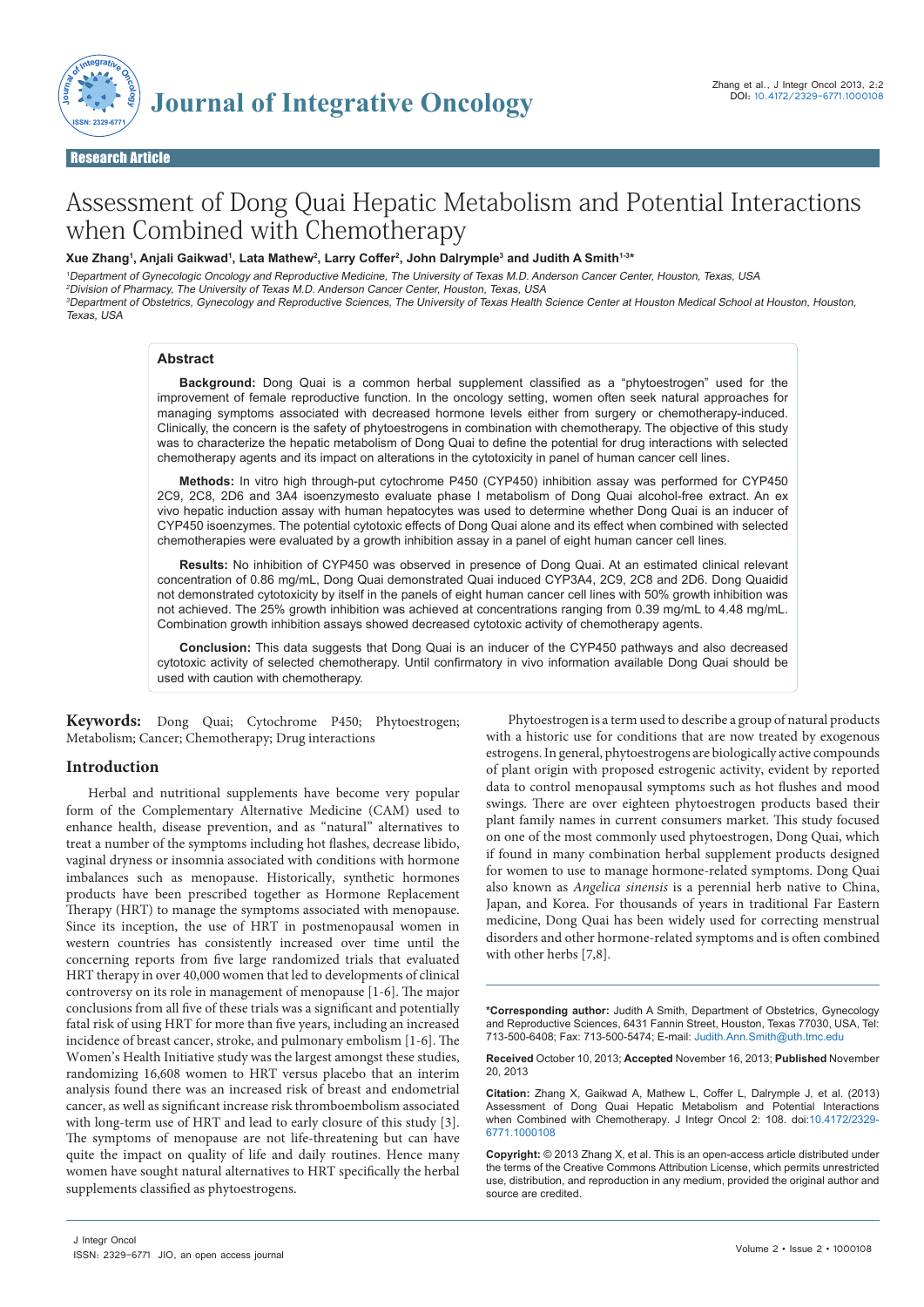**Citation:** Zhang X, Gaikwad A, Mathew L, Coffer L, Dalrymple J, et al. (2013) Assessment of Dong Quai Hepatic Metabolism and Potential Interactions when Combined with Chemotherapy. J Integr Oncol 2: 108. doi:10.4172/2329-6771.1000108

Current pre-clinical and clinical studies on the safety of phytoestrogens like Dong Quai are very conflicting. While in some preclinical *in vitro* studies phytoestrogens have been reported to stimulate cancer cell growth, this has often not been confirmed with *in vivo* or clinical studies. While some preclinical studies *in vitro* studies showed that Dong Quai significantly stimulated the proliferation of MCF-7 cells, clinically use of Dong Quai has been deemed safe but not always effective [9-11]. Part of the contributing factors for the conflicting data is the inconsistency in dosing, specifically using doses in preclinical studies that is unachievable, magnitudes of concentrations that could be achieved in humans. To date though, there is very limited if any pharmacokinetic data available for any of the phytoestrogens including Dong Quai. Thus, in these studies an "estimated clinically relevant dose" was used. This concentration assumes 100% bioavailability in an average 70 g adult with 7 L volume of distribution. It is not exact, but was deemed appropriate concentration to use to evaluate the metabolism of Dong Quaiand to evaluate the drug interaction between Dong Quai and several selected chemotherapy agents including the potential impact oncytotoxicity of Dong Quai with or without chemotherapy in a panel of human cancer cell lines. The long term goal of this study is to contribute to the investigation to identify a safe and effective phytoestrogen to manage hormone-related symptoms in women with cancer receiving active chemotherapy treatment.

# **Materials and Methods**

## **High throughput cyp450 inhibition assays**

The protocol was adapted from a validated method from BD Gentest (Woburn, MA), the High Throughput Method for Measuring CYP450 Inhibition (version 4.2, 2000) [12,13]. Dong Quai was diluted in deionized water. Acetonitrile was used as solvent to dissolve the positive controls (ketoconazole, quercetin, sulfaphenazole, and quinidine) and substrates [dibenzylfluorescin (DBF) and 3-[2-N,Ndiethyl-N-methylammonium) ethyl]-7-methoxy-4-methylcoumarin iodide (AMMC)] (Table 1). Working solutions were made by dilution in 0.5 M potassium phosphate buffer, pH 7.4. Assays were conducted in 96-well black bottom microtiter plates. The final cofactor concentrations were 1.3 mM NADP+, 3.3 mM glucose-6-phosphate, and 0.4 U/mL glucose-6-phosphate dehydrogenase, and 3.3 mM magnesium ion. Final incubation volume for each well was 0.2 mL. After the addition of inhibitor positive control vehicles or Dong Quai at a maximum concentration of 0.86 mg/mL was added (Dong Quai ranged from 0.86 down to 0.00039 mg/mL) (Table 1). The 0.86 mg/ mL concentration was selected as an estimate of the clinical relevant concentration based on the current maximum recommended dosage

| <b>CYP450</b><br>inhibitor | <b>Fluorometric Excitation/</b><br>substrate | <b>Emission</b><br>wavelength<br>(nm) | <b>CYP450</b><br>pathway<br>inhibited | <b>Inhibitor</b><br>concentration time | <b>Reaction</b> |
|----------------------------|----------------------------------------------|---------------------------------------|---------------------------------------|----------------------------------------|-----------------|
| Ketoconazole               | <b>DBF</b>                                   | 485/528                               | 3A4                                   | 0 to $7.5 \mu M$                       | 60 minutes      |
| Quercetin                  | <b>DBF</b>                                   | 485/528                               | 2C8                                   | 0 to 15 $\mu$ M                        | 60 minutes      |
| Sulfaphenazole DBF         |                                              | 485/528                               | 2C9                                   | 0 to 15 $\mu$ M                        | 60 minutes      |
| Quinidine                  | <b>AMMC</b>                                  | 360/460                               | 2D <sub>6</sub>                       | 0 to 0.75 $\mu$ M                      | 60 minutes      |

Four major CYP450 isoenzymes were selected to determine if Dong Quai is an inhibitor of this system. Ketoconazole, quercetin, sulfaphenazole, and quinidine are known inhibitors of the 4 isoenzymes, here used as positive controls at 100µM. CYP450 isoenzymes transform substrates (DBF and AMMC) to fluorescein metabolites, generating strong signals monitored at responsive excitation/emission wavelengths by FL600 Dual-Band plate reader. The total incubation time was 60 minutes.

**Table 1:** Positive control inhibitors used in the *in vitro* CYP450 metabolism inhibition study.

|  | $aye$ $\epsilon$ $vi$ |  |  |
|--|-----------------------|--|--|
|  |                       |  |  |
|  |                       |  |  |

Page 2 of 5

| CYP450 substrate CYP450 pathway |         | <b>Substrate</b><br>concentration | Wavelength (nm) |
|---------------------------------|---------|-----------------------------------|-----------------|
| <b>Diclofenac</b>               | 2C8/2C9 | 100 µM                            | 280             |
| Dextromethorphan                | 2D6     | 100 µM                            | 280             |
| Docetaxel                       | 3A4     | 100 µM                            | 230             |
| Dong Quai                       | Test    | $0.86$ mg/mL                      | ex360/em460     |

In CYP450 induction assay, Diclofenac, Dextromethorphan and Docetaxel were used as substrates of different isoenzymes. The substrates were added after 3 day induction of hepatocytes. Working concentrations and wavelength of UV absorption of the substrates are listed. To determine if Dong Quai is a substrate of CYP450 system, it was added in a separate plate in parallel with other substrates. Excitation and emission wavelength of Dong Quai was 360 and 460 nm respectively.

**Table 2:** CYP450 substrates used in the ex vivo hepatocyte induction assay.

of 6 gram daily as instructed by the manufacturer, assuming 100% bioavailability, and 7 L as the estimated total blood volume of an average adult. Respective enzyme and substrate mixtures (DBF at 100 µM or AMMC at 500 µM) were added to the reaction mixture as appropriate. In each reaction well there were 5, 4, 2 or 1.5 pmol present of CYP450 3A4, 2C8, 2C9, and 2D6, respectively. After one hour incubation at 37°C, reactions were stopped with 75 µL 2 mM sodium hydroxide or 80:20 acetonitrile: tris base solution for CYP450 2D6 only. The extent of CYP450 inhibition was evaluated by comparing the metabolism of varied concentrations in the presence and absence of the known inhibitor. The amount of product metabolized for the control comparison reactions was measured with FL600 Dual-Band plate reader from BioTek Instruments, Inc. (Winooski, VT) using fluorescence emission detection at 528 nm (excitation 485 nm) of fluorescein (metabolite product of DBF metabolism by CYP450) or at 460 nm (excitation 360) of 3-[2-(N, N-diethyl-N-methyl ammonium) ethyl]-7-hydroxy-4-methylcoumarin (AMHC) (metabolite of AMMC).

## **Hepatic metabolism induction assay**

Cryopreserved human hepatocytes were purchased from BD Biosciences (Gentest<sup>TM</sup>): Discovery Labware (Woburn, MA). Hepatocytes were allowed to seed for 2 to 4 hours with Hepatozyme SFM media (Gibco™ Invitrogen Corporation, Carlsbad, CA), containing 10% fetal bovine serum (Gemini Bio-Products, West Sacramento, CA) and 250 µM ascorbic acid (Sigma-Aldrich, St. Louis, MO). After adherence was achieved the hepatocytes were maintained in un-supplemented Hepatozyme media and were incubated for 72 hours at 37°C (5% CO<sub>2</sub>) to allow recovery before use. An *ex vivo* human metabolism model was used to determine if Dong Quai is able to induce isoenzyme CYP450 3A4, 2C8/2C9, or 2D6. Known substrates for each isoenzymes were used including docetaxel (CYP450 3A4), diclofenac (CYP450 2C8/2C9), and dextromethorphan (CYP450 2D6) (Table 2). The assay was performed in quadruplicate comparing Dong Quai 0.86 mg/mL with a control inducer, rifampicin 25 µM (Sigma-Aldrich, St. Louis, MO) Hepatocytes were induced for 72 hours with either rifampicin or Dong Quai which was supplemented in fresh media every 24 hours. The substrate control treated hepatocytes were supported with only media changes every 24 hours. After 72 hours, rifampicin and Dong Quai were removed and the appropriate concentration of substrate (specific to the CYP450 isoenzyme of interest) was added or Dong Quai as test substrate was added (Table 2). Samples from time 0, 2, 4, 6, and 24 hours were obtained in UV-Vis 96-well plates for CYP450 2C8/2C9, 3A4 and CYP450 2D6 and absorbance were read at 280 nm (Diclofenac and Dextromethorphan) or 230 nm (Docetaxel). To identify if Dong Quai metabolism was induced by rifampicin or Dong Quai extract itself, black 96-well plate was used and detected at 360 nm (excitation) ~460 nm(emission) for fluorescent signal alteration.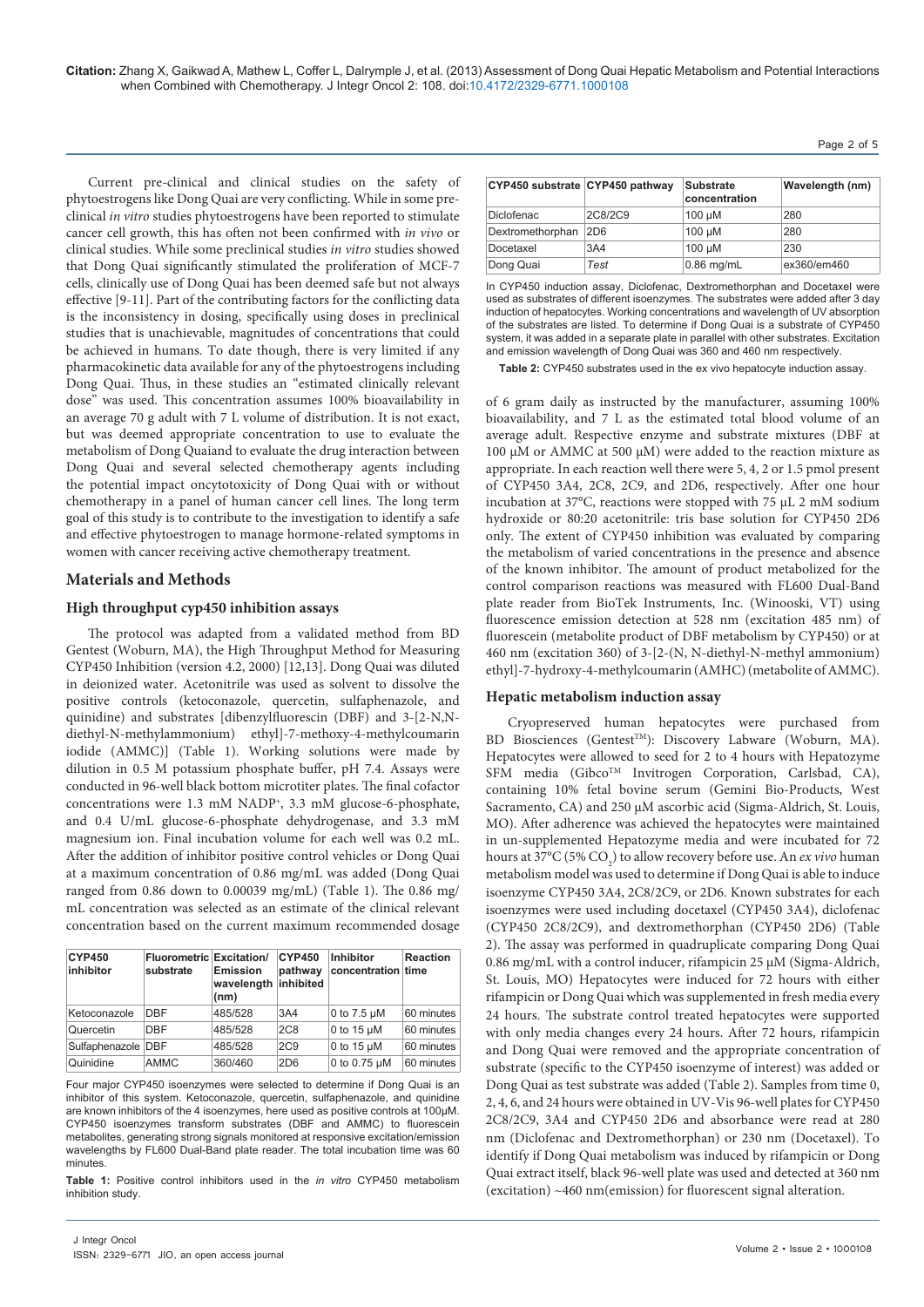**Citation:** Zhang X, Gaikwad A, Mathew L, Coffer L, Dalrymple J, et al. (2013) Assessment of Dong Quai Hepatic Metabolism and Potential Interactions when Combined with Chemotherapy. J Integr Oncol 2: 108. doi:10.4172/2329-6771.1000108

#### Page 3 of 5

#### **Chemicals and drugs**

Dong Quai alcohol-free fluid extract was available in 1000 mg/ mL solution and was purchased from Nature's Answer (Hauppauge, NY). Quercetin, Quinidine, Ketoconazole, Sulfaphenazole, Dibenzyl Fluorescin (DBF), AMMC, potassium phosphate monobasic, potassium phosphate dibasic, NADP+, glucose-6-phosphate, glucose-6-phosphate dehydrogenase, magnesium chloride hexahydrate, sodium citrate, tribasic, and acetonitrile were all obtained from Sigma-Aldrich (St. Louis, MO). Tris base and 96-well micro titer plates (black/ clear bottom) were purchased from Fisher Scientific (Pittsburgh, PA). CYP450 3A4, 2C8, 2C9, and 2D6 isoenzymes microsomes were purchased from BD Biosciences (Gentest™, Bedford, MA) and they were stored at -80°C until analysis and used according the supplier's bulletin. Dimethyl Sulphoxide (DMSO) and 3-(4,5-cimethylthiazol-2-yl)-2,5-diphenyl Tetrazolium bromide (MTT) were purchased from Sigma-Aldrich Co. (St. Louis, MO). Commercial grade chemotherapy agents were used including: carboplatin (SICOR Pharmaceuticals, Irvine, CA), doxorubicin HCl (lyophilized, Ben Venue Laboratories, Inc., Bedford, OH), gemcitabine (GEMZAR®, Eli Lilly and Company, Indianapolis, IN), paclitaxel (TAXOL®, Bristol-Myers Squibb Company, Princeton, NJ) and topotecan (HYCAMTIN®, GlaxoSmithKline, Research Triangle Park, NC)

# **Cell culture**

A panel of human carcinoma cell lines was selected based on Estrogen Receptor (ER) expression including: two ovarian cancer cell lines -SKOV3, TOV-112D; two endometrial cancer cell lines-HEC-1B, Ishikawa; two cervical cancer cell lines-HeLa, SiHa, and one breast cancer cell line, MCF-7, then the NCI-H23, a human non-small cell lung cancer, was included as a ER-negative control. All cell lines were obtained from the American Type Culture Collection (ATCC, Rockville, MD) and maintained for less than 10 passages. All cell lines were grown in 75 cm<sup>2</sup> culture flasks in 5%  $\rm CO_2$  in air at 37°C to 90% confluence. The 75 cm<sup>2</sup> culture flasks, serological pipettes, 96-well plates and other cell culture supplies were purchased from Fisher Scientific (Pittsburgh, PA).

The cell lines: HEC-1-B (endometrial adenocarcinoma), HeLa (cervical squamous carcinoma), and SiHa (cervical squamous carcinoma) were propagated in a medium consisting of minimum essential medium (MEM) (Eagle's) (Mediatech Inc., Manassas, VA) supplemented with non-essential amino acids (NEAA) and Earle's BSS adjusted to contain 1.0 mM sodium pyruvate, 1.5 g/L sodium bicarbonate, 2 mM L-glutamine, 10% FBS, and 0.4% antibiotic solution (Antimycotic solution-10,000 I.U/mL Penicillin, 10,000 µg/mL Streptomycin, 25 µg/mL Amphotericin B, Mediatech Inc., Manassas, VA 20109). The ovarian adenocarcinoma (SKOV-3) was propagated with media consisting of McCoy's 5a media with 1.5 mM L-glutamine, 10% FBS, and 0.4% mL antibiotics. The mixed adenocarcinomaendometroid cell line TOV-112D was propagated in a 1:1 mixture of MCDB 105 and medium 199 with 15% FBS and 0.4% mL antibiotics. The endometrial cell line Ishikawa was propagated with 1:1 mixture of DMEM: F12 (low glucose) with 10% FBS. The MCF-7 cell line was propagated with EMEM with 2 mM L-glutamine and Earle's BSS adjusted to contain 1.5 g/L sodium bicarbonate, 0.1 mM NEAA, 1.0 mM sodium pyruvate, 0.01 mg/µL bovine insulin, 10% FBS, and 1% antibiotics The NCI-H23 cell line was propagated with RPMI 1640 with 2 mM L-glutamine, 10 mM Hepes, 1 mM sodium pyruvate, 4.5 g/L glucose, 1.5 g/L sodium bicarbonate, 10% FBS, and 1% antibiotics.

#### **Growth inhibition assays**

Growth inhibition assays were performed to determine the cytotoxic activity of Dong Quai alone and in combination with selected chemotherapy agents. Cells were plated to achieve 2,500-5,000 cells per well and incubated at 37°C for 24 hours before treatment. Cells were treated with concentrations ranging from 0.017-8.6 mg/mL of Dong Quai alone using respective cell media as the diluents for dilutions. Control wells had no drug and media alone and blank wells had no cells, drug, or media. A 3 mg/mL stock solution of MTT was prepared using Phosphate-Buffered Saline (PBS). After 72 hours incubation period, 25 µL of 3-(4,5-dimethylthiazol-2-yl)-2,5-diphenyl tetrazolium bromide (MTT) was added to obtain a final concentration of 0.3 mg/ mL per well, and cells were further incubated for 2 hours at 37°C. The plates were centrifuged and the supernatant was removed. 50 µL of DMSO was added to all wells and absorbency was measured at 562 nm. The inhibitory concentration to achieve 10% cell death  $(IC_{10})$ ,  $IC_{25}$ , and  $IC_{50}$  of Dong Quai for each cell line was calculated. All experiments were done in triplicate for each cell line and drug combination.

To evaluate the potential of Dong Quai to impact the cytotoxic activity, growth inhibition assays were completed with selected commonly used chemotherapy agents including: carboplatin, doxorubicin, gemcitabine, paclitaxel, and topotecan in combination with Dong Quai. The  $IC_{50}$  of each anticancer agent was administered alone and in combination with selected clinically relevant concentration 0.86 mg/mL of Dong Quai. Each drug combination was completed in quadruplicate and the experiments were repeated in triplicate. The assessment of drug synergy was done using an isobolar method and the interaction index for each combination for each cell line was calculated. The index, denoted by  $\gamma$  is defined by the isobolar relation a/A+b/B=γ where A and B are the doses of drug A (alone) and B (alone), respectively, that give the specified effect and (a,b) is the combination dose that produces this effect level. For each combination mean dose values were used in the equation to determine the mean interaction index. The quantities in this equation were obtained from the dose response curves of drugs used in each combination. If  $\gamma=1$ the interaction is additive; if  $\gamma$  is less than one it is super-additive (synergistic), and if  $\gamma$  is greater than one it is sub-additive (antagonistic) [14]. After determining Interaction Index in each cell line, the mean Interaction Index for panel of cancer cell lines was determined for each drug.

#### **Results**

At the estimated clinically relevant concentration of 0.86 mg/mL, Dong Quai did not demonstrate inhibition of the CYP450 2C8, 2C9, 3A4, or 2D6 pathways in *in vitro* CYP450 inhibition assays. The *ex vivo* hepatic metabolism induction assay, using cryo preserved human hepatocytes, after treatment with Dong Quai 0.86 mg/mL induction of CYP450 2C8, 2C9, 2D6 and 3A4 was observed. For instance, at 2 hours, Dong Quai caused 27.18% induction compared with 25.17% induction

| Cytochrome P450 isoenyzme | <b>Inhibitor</b> | Inducer |
|---------------------------|------------------|---------|
| 3A4                       |                  |         |
| <b>2C8</b>                |                  |         |
| 2 <sub>C</sub> 9          |                  |         |
| 2D6                       |                  |         |

In the *in vitro* inhibition assay, Dong Quai didn't exhibit any inhibition effect on any of the four isoenzymes. However in the *ex vivo* human hepatocytes, Dong Quai induced CYP3A4, 2C9, 2C8 and 2D6 at clinically relevant concentration 0.86 mg/ mL and was comparable to the control inducing agent, rifampin.

**Table 3:** Result of inhibition assay and induction assay results.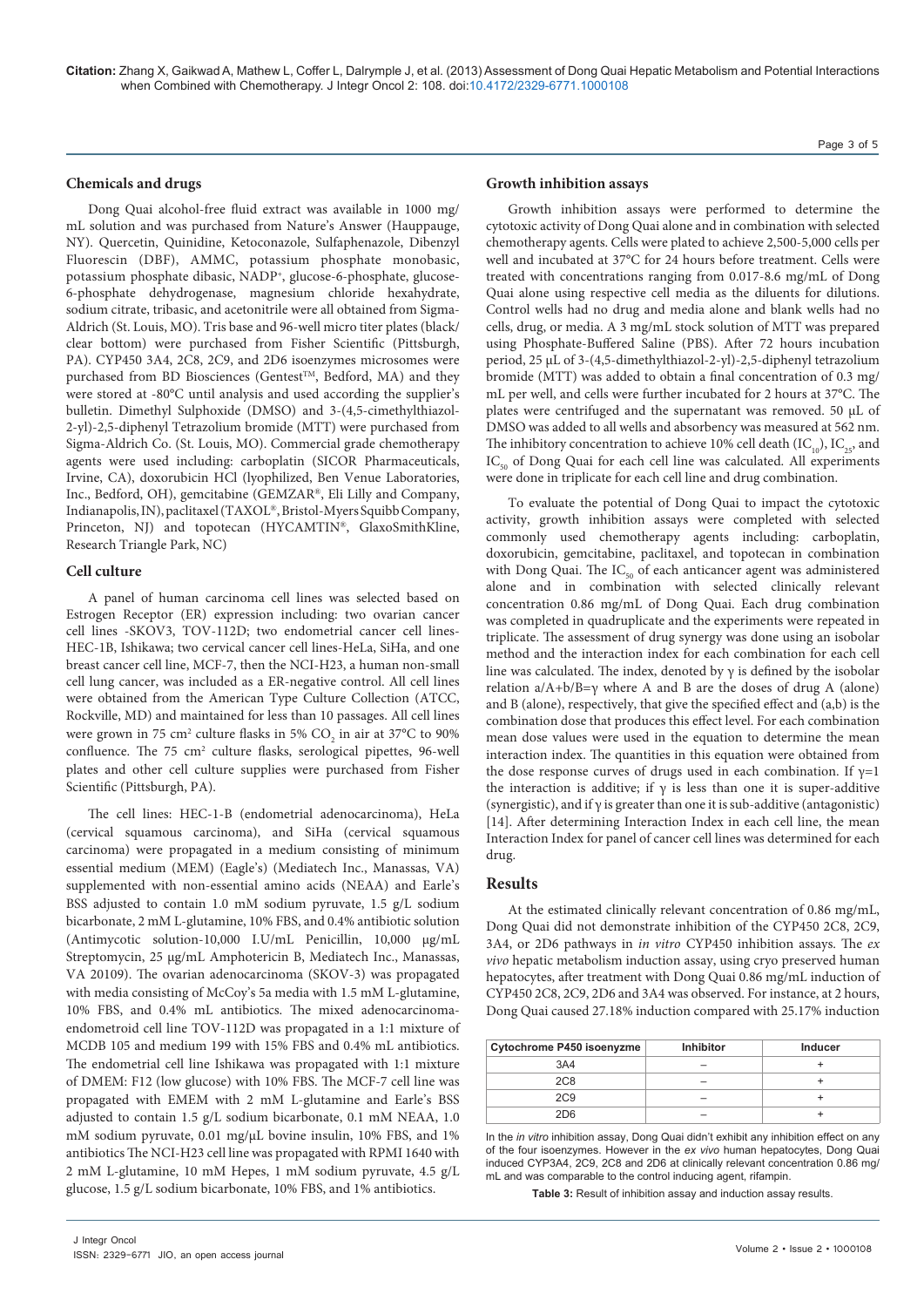**Citation:** Zhang X, Gaikwad A, Mathew L, Coffer L, Dalrymple J, et al. (2013) Assessment of Dong Quai Hepatic Metabolism and Potential Interactions when Combined with Chemotherapy. J Integr Oncol 2: 108. doi:10.4172/2329-6771.1000108

| <b>Cell lines</b> | Dong Quai +     | Dong Quai +        | Dong Quai +     | Dong Quai +       | Dong Quai +      |
|-------------------|-----------------|--------------------|-----------------|-------------------|------------------|
|                   | Carboplatin     | <b>Doxorubicin</b> | Gemcitabine     | <b>Paclitaxel</b> | <b>Topotecan</b> |
| <b>TOV-112D</b>   | 2.44            | 1.77               | 0.97            | 2.02              | 1.91             |
|                   | Antagonistic    | Antagonistic       | Synergistic     | Antagonistic      | Antagonistic     |
| SKOV,             | 0.94            | 2.25               | 1.48            | 2.25              | 2.25             |
|                   | Synergistic     | Antagonistic       | Antagonistic    | Antagonistic      | Antagonistic     |
| HeLa              | 1.74            | 2.41               | 2.93            | 0.92              | 1.41             |
|                   | Antagonistic    | Antagonistic       | Antagonistic    | Synergistic       | Antagonistic     |
| <b>SiHa</b>       | 1.99            | 1.48               | 1.10            | 1.27              | 1.30             |
|                   | Antagonistic    | Antagonistic       | Antagonistic    | Antagonistic      | Antagonistic     |
| <b>Ishikawa</b>   | 2.13            | 2.88               | 1.46            | 2.19              | 2.00             |
|                   | Antagonistic    | Antagonistic       | Antagonistic    | Antagonistic      | Antagonistic     |
| HEC-1B            | 0.82            | 1.40               | 1.18            | 1.00              | 0.87             |
|                   | Synergistic     | Antagonistic       | Antagonistic    | Additive          | Synergistic      |
| MCF-7             | 0.76            | 1.52               | 1.41            | 1.30              | 1.65             |
|                   | Synergistic     | Antagonistic       | Antagonistic    | Antagonistic      | Antagonistic     |
| NCI-H23           | 1.48            | 1.48               | 2.05            | 0.92              | 1.36             |
|                   | Antagonistic    | Antagonistic       | Antagonistic    | Synergistic       | Antagonistic     |
| <b>SUMMARY</b>    | $1.54 \pm 0.64$ | $1.90 \pm 0.55$    | $1.57 \pm 0.64$ | $1.48 \pm 0.58$   | $1.59 \pm 0.45$  |
| Mean ± SD         | Antagonistic    | Antagonistic       | Antagonistic    | Antagonistic      | Antagonistic     |

Interaction Index y=a/A+b/B. Eight human cancer cell lines were treated with the combination of a clinically relevant concentration of Dong Quai and IC. concentrations of five chemotherapy drugs. The combination evaluated demonstrated decreased growth inhibitory activity for all combinations in all cell lines. The Interaction Index γ, was calculated for each cell line and each combination and then summarized with mean Interaction Index. In summary, overall Dong Quai was antagonistic in combination with the chemotherapy agents evaluated.

**Table 4:** Summary of the Mean Interaction Index of Dong Quai with five chemotherapy drugs.

| Drug               | <b>Substrate</b> | <b>Inhibitor</b> | Inducer |
|--------------------|------------------|------------------|---------|
| Cyclophosphamide   | 2B <sub>6</sub>  |                  |         |
| <b>Ifosfamide</b>  | 3A4              |                  |         |
| <b>Paclitaxel</b>  | 2C8/2C9, 3A4     |                  | 2C8/2C9 |
| <b>Docetaxel</b>   | 3A4              |                  |         |
| <b>Tamoxifen</b>   | 2C9, 2D6, 3A4    |                  |         |
| Letrozole          | 2A6/3A4          |                  |         |
| Irinotecan         | 3A4              |                  |         |
| Topotecan          | 3A4              |                  |         |
| <b>Vincristine</b> | 3A4              |                  |         |
| Imatinib           | 3A4              | 3A4              |         |
| <b>Doxorubicin</b> | 3A4              | 2D <sub>6</sub>  |         |
| Epirubicin         | 3A4              |                  |         |

The table is a summary of CYP450 metabolism pathways for commonly used chemotherapy agents. A substrate=metabolized by this CYP450 isoenzyme pathway; inhibitor=it will decrease the activity, preventing metabolism via the isoenzyme pathway resulting high parent drug concentrations and potentially increase toxicity; inducer=it will increase the enzyme activity, increasing metabolism via the isoenzyme pathway resulting lower parent drug concentrations and potentially decrease drug activity. Dong Quai may have the potential to induce the metabolism of all the chemotherapy agents listed on this table.

**Table 5:** CYP450 metabolism pathways of common anticancer agents.

by control rifampicin. Comparison with two treatments generates a p value of 0.52 indicating that there was no significant difference in the induction of 2D6 metabolism with Dong Quai compared with that seen with known control inducer, rifampicin. The results of inhibition assay and induction assay are summarized in Table 3.

The IC<sub>50</sub> for single agent activity was not achievable. The IC<sub>25</sub> for Dong Quai single agent activity ranged from 0.39 mg/mL to 4.48 mg/ mL in each of the eight human cancer cell lines which is above the estimated clinically relevant concentration of 0.86 mg/mL indicating that Dong Quai did not independently exert cytotoxic activity in the cancer cell lines. The combination of clinically relevant concentration of Dong Quai (0.86 mg/mL) with  $IC_{50}$  concentration of each of the five chemotherapy drugs evaluated including: carboplatin, doxorubicin, gemcitabine, paclitaxel, and topotecan demonstrated decreased growth inhibitory activity for all combinations in all cell lines. The interaction index for each combination of Dong Quai with chemotherapy drug was calculated for each cell line as described in materials and methods. While a few combinations demonstrated synergy in selected cell lines, overall Dong Quai have interaction index ranging from 1.48- 1.9, suggesting antagonistic activity with all the chemotherapy agents evaluated in the panel of ER+ human cancer cell lines. The interaction index data is summarized in Table 4.

# **Discussion**

While exposure to Dong Quai was not associated with inhibition of any of the CYP450 isoenzyme hepatic metabolism pathways, induction of CYP4502C9, 2C8, 2D6 and 3A4 hepatic metabolism pathways was observed after exposure to estimated clinically relevant concentration of Dong Quai 0.86 mg/dL. This indicates that Dong Quai may have a potential for drug interactions with drugs metabolized by these CYP450 isoenzyme hepatic metabolism pathways. Table 5 provides a list of commonly used chemotherapy agents that may interact with Dong Quai due to CYP450 induction of 2C9, 2C8, 2D6 and 3A4. This would be important to consider when make recommendations to combine use of Dong qui with other medications. Furthermore, the results of the growth inhibition assays indicated that Dong Quai had an overall antagonistic interaction with the cytotoxic activity standard chemotherapy agents in the panel of eight human cancer cell lines. While in a few cell lines there was observation of synergistic activity, this study was focusing on safety for making general recommendations for use of Dong Quai in combination with chemotherapy. Since tumors have inherent variability, a conservative approach to draw a conclusion for activity was based on antagonistic, additive or synergistic activity in the majority (four or more) of cell lines evaluated as well as determination the mean Interaction Index value. These finding are important because the combination of a potential drug-drug interaction involving CYP450 and antagonistic effect with standard chemotherapy agents suggests that Dong Quai would not be safe to use in cancer patients while receiving chemotherapy.

The findings in our study are consistent with finding from previous pre-clinical studies that used higher doses, what are unlikely